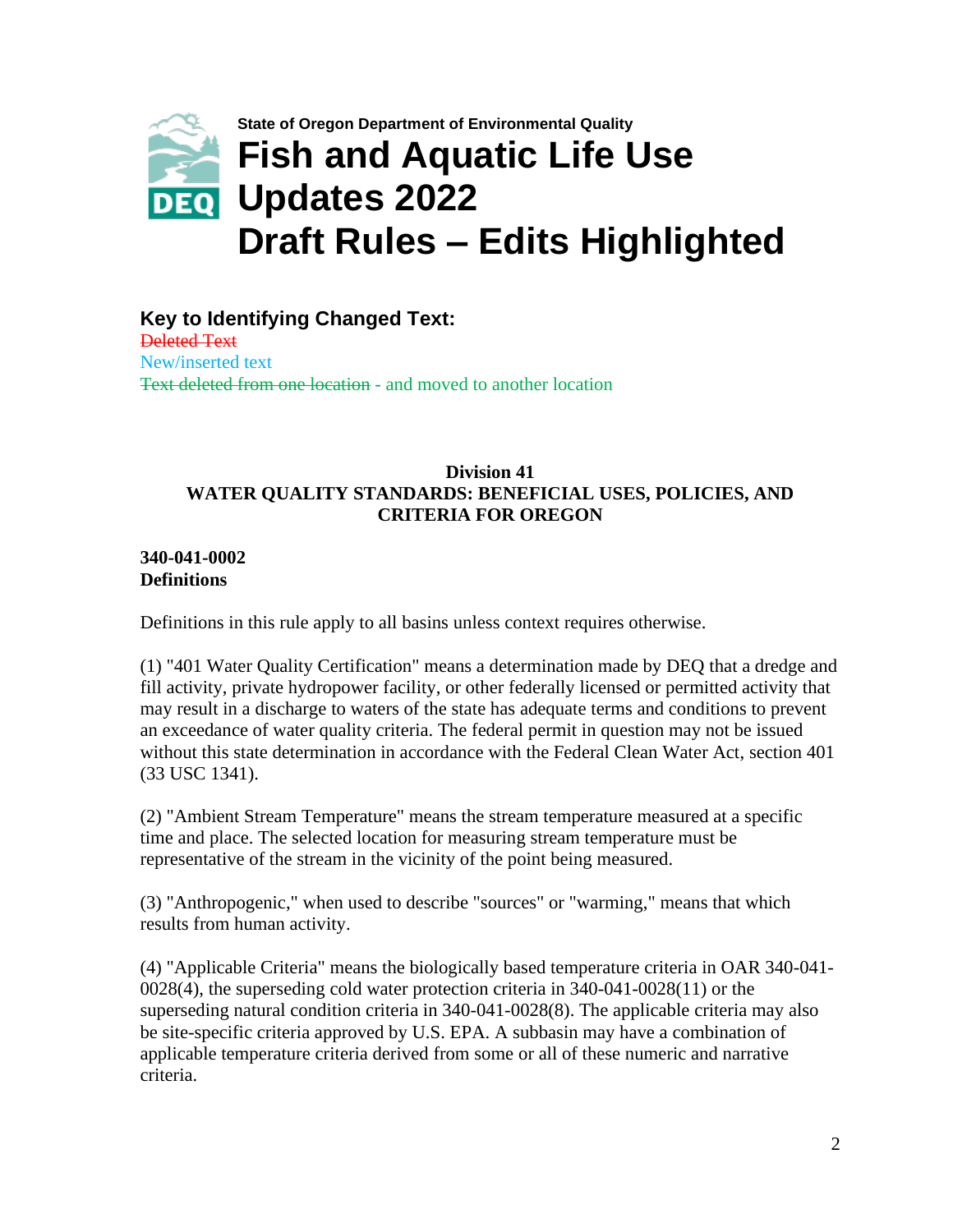(5) "Appropriate Reference Site or Region" means a site on the same water body or within the same basin or ecoregion that has similar habitat conditions and represents the water quality and biological community attainable within the areas of concern.

(6) "Aquatic Species" means plants or animals that live at least part of their life cycle in waters of the state.

(7) "Basin" means a third-field hydrologic unit as identified by the U.S. Geological Survey.

(8) "BOD" means 5-day, 20°C Biochemical Oxygen Demand.

(9) "Cold-Water Aquatic Life" means aquatic organisms that are physiologically restricted to cold water including, but not limited to, native salmon, steelhead, mountain whitefish, char including bull trout, and trout.

 $(109)$  "Cold Water Refugia" means those portions of a water body where or times during the diel temperature cycle when the water temperature is at least 2 degrees Celsius colder than the daily maximum temperature of the adjacent well-mixed flow of the water body.

(1110) "Commission" or "EQC" means the Oregon Environmental Quality Commission.

(12) "Cool Water Aquatic Life" means aquatic organisms that are physiologically restricted to cool waters including, but not limited to, native sturgeon, Pacific lamprey, suckers, chub, sculpins and certain species of cyprinids (minnows.)

(1311) "Core Cold Water Habitat Use" means waters expected to maintain temperatures within the range generally considered optimal for salmon and steelhead rearing, or that are suitable for bull trout migration, foraging and sub-adult rearing that occurs during the summer. These uses are designated on the following subbasin maps set out at OAR 340-041- 0101 to 340-041-0340: Figures 130A, 151A, 160A, 170A, 180A, 201A, 220A, 230A, 271A, 286A, 300A, 310A, 320A, and 340A.

 $(1412)$  "Critical Habitat" means those areas that support rare, threatened, or endangered species or serve as sensitive spawning and rearing areas for aquatic life as designated by the U.S. Fish and Wildlife Service or National Oceanic and Atmospheric Administration-Fisheries according to the Endangered Species Act (16 U.S. Code § 1531).

 $(1513)$  "Daily Mean" for dissolved oxygen means the numeric average of an adequate number of data to describe the variation in dissolved oxygen concentration throughout a day, including daily maximums and minimums. For calculating the mean, concentrations in excess of 100 percent of saturation are valued at the saturation concentration.

(1614) "Department" or "DEQ" means the Oregon State Department of Environmental Quality.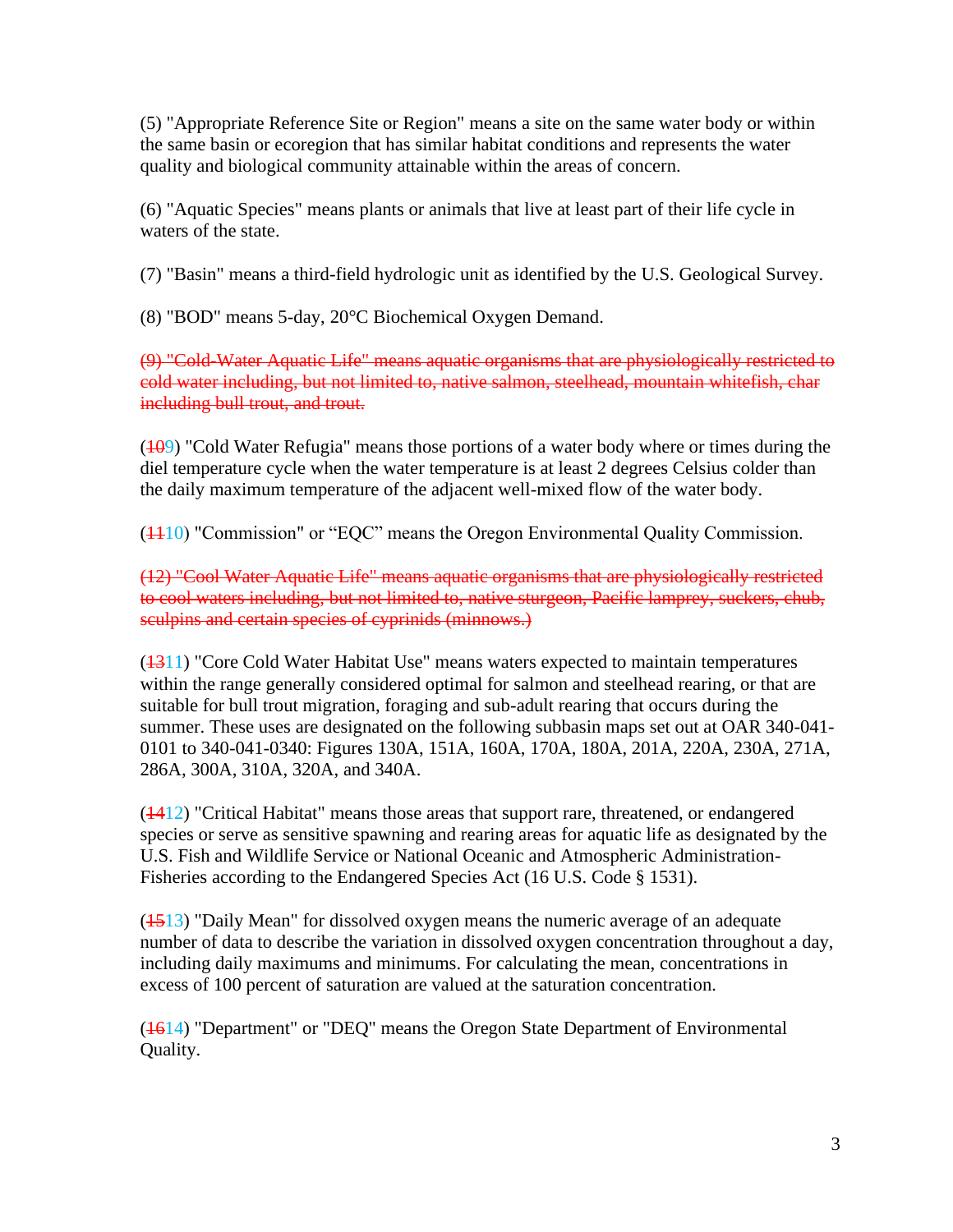$(1715)$  "Designated Beneficial Use" means the purpose or benefit to be derived from a water body as designated by the Water Resources Department or the Water Resources Commission.

(1816) "DO" means dissolved oxygen.

 $(1917)$  "Ecological Integrity" means the summation of chemical, physical, and biological integrity capable of supporting and maintaining a balanced, integrated, adaptive community of organisms having a species composition, diversity, and functional organization comparable to that of the natural habitat of the region.

 $(2018)$  "Epilimnion" means the seasonally stratified layer of a lake or reservoir above the metalimnion; the surface layer.

 $(2419)$  "Erosion Control Plan" means a plan containing a list of best management practices to be applied during construction to control and limit soil erosion.

(2220) "Estuarine Waters" means all mixed fresh and oceanic waters in estuaries or bays from the point of oceanic water intrusion inland to a line connecting the outermost points of the headlands or protective jetties.

 $(2321)$  "High Quality Waters" means those waters that meet or exceed levels necessary to support the propagation of fish, shellfish and wildlife; recreation in and on the water; and other designated beneficial uses.

 $(2422)$  "Hypolimnion" means the seasonally stratified layer of a lake or reservoir below the metalimnion; the bottom layer.

(2523) "Industrial Waste" means any liquid, gaseous, radioactive, or solid waste substance or a combination thereof resulting from any process of industry, manufacturing, trade, or business or from the development or recovery of any natural resources.

 $(2624)$  "In Lieu Fee" means a fee collected by a jurisdiction in lieu of requiring construction of onsite stormwater quality control facilities.

 $(2725)$  "Intergravel Dissolved Oxygen" (IGDO) means the concentration of oxygen measured in the water within the stream bed gravels. Measurements should be taken within a limited time period before emergence of fry.

 $(2826)$  "Jurisdiction" means any city or county agency in the Tualatin River and Oswego Lake subbasin that regulates land development activities within its boundaries by approving plats or site plans or issuing permits for land development.

(2927) "Land Development" means any human-induced change to improved or unimproved real estate including, but not limited to, construction, installation or expansion of a building or other structure; land division; drilling; or site alteration such as land surface mining,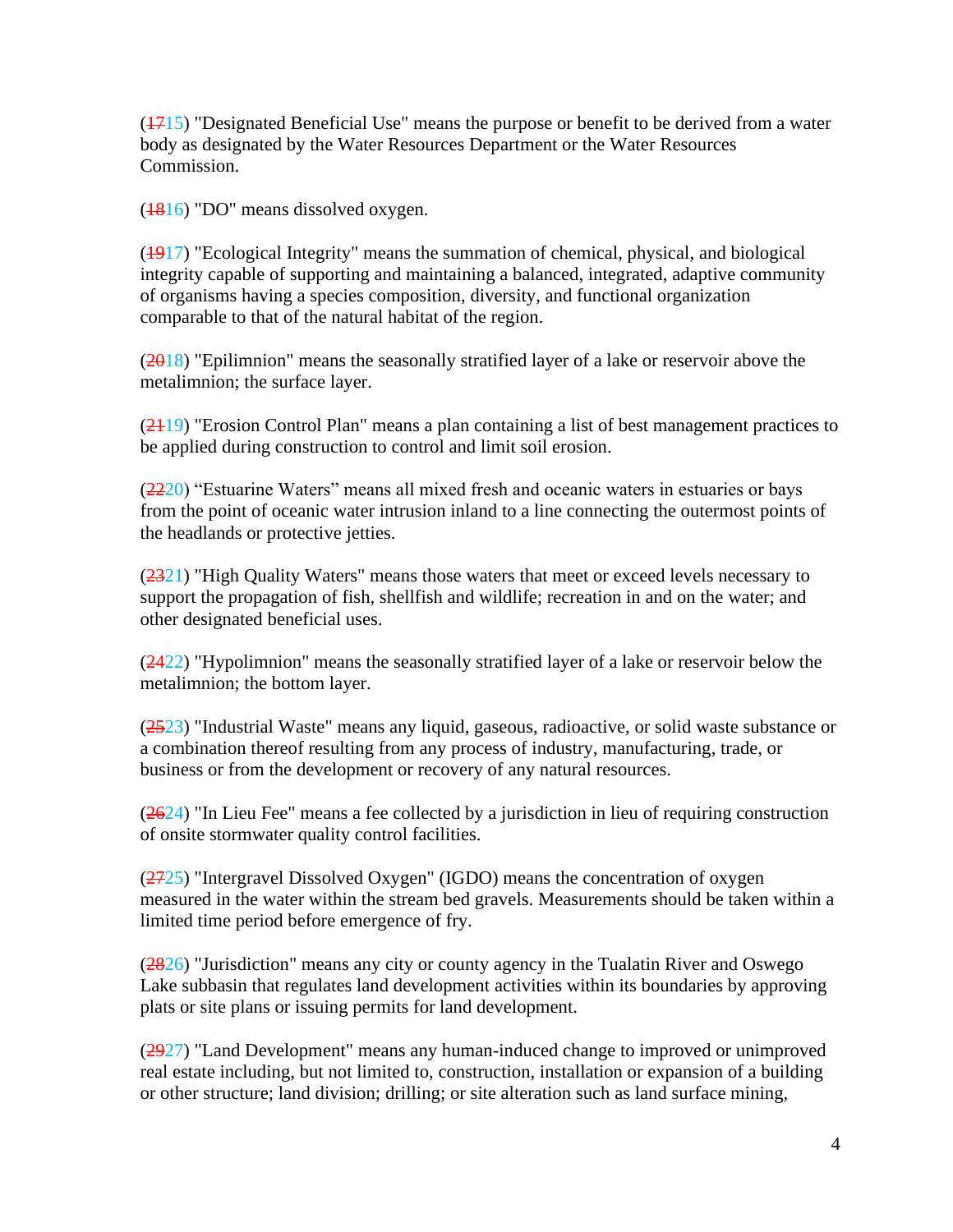dredging, grading, construction of earthen berms, paving, improvements for use as parking or storage, excavation or clearing.

 $(3028)$  "Load Allocation" or "LA" means the portion of a receiving water's loading capacity that is attributed either to one of its existing or future nonpoint sources of pollution or to natural background sources. Load allocations are best estimates of the loading that may range from reasonably accurate estimates to gross allotments, depending on the availability of data and appropriate techniques for predicting loading. Whenever possible, natural and nonpoint source loads should be distinguished.

 $(3129)$  "Loading Capacity" or "LC" means the greatest amount of loading that a water body can receive without violating water quality standards.

(3230) "Low Flow Period" means the flows in a stream resulting primarily from groundwater discharge or base flows augmented from lakes and storage projects during the driest period of the year. The dry weather period varies across the state according to climate and topography. Wherever the low flow period is indicated in Water Quality Management Plans, this period has been approximated by the inclusive months. Where applicable in a waste discharge permit, the low flow period may be further defined.

 $(3331)$  "Managed Lakes" refers to lakes in which hydrology is managed by controlling the rate or timing of inflow or outflow.

(3432) "Marine Waters" means all oceanic, offshore waters outside of estuaries or bays and within the territorial limits of the State of Oregon.

 $(3533)$  "mg/l" or "mg/L" means milligrams per liter.

(3634) "Metalimnion" means the seasonal, thermally stratified layer of a lake or reservoir that is characterized by a rapid change in temperature with depth and that effectively isolates the waters of the epilimnion from those of the hypolimnion during the period of stratification; the middle layer.

(3735) "Migration Corridors" mean those waters that are predominantly used for salmon and steelhead migration during the summer and have little or no anadromous salmonid rearing in the months of July and August. Migration corridors are designated in Tables 101B and 121B and Figures 151A, 170A, 300A and 340A under OAR 340-041-0101 to 340-041-0340.

(3836) "Minimum" for dissolved oxygen means the minimum recorded concentration including seasonal and diurnal minimums.

(3937) "Monthly (30-day) Mean Minimum" for dissolved oxygen means the minimum of the 30 consecutive-day floating averages of the calculated daily mean dissolved oxygen concentration.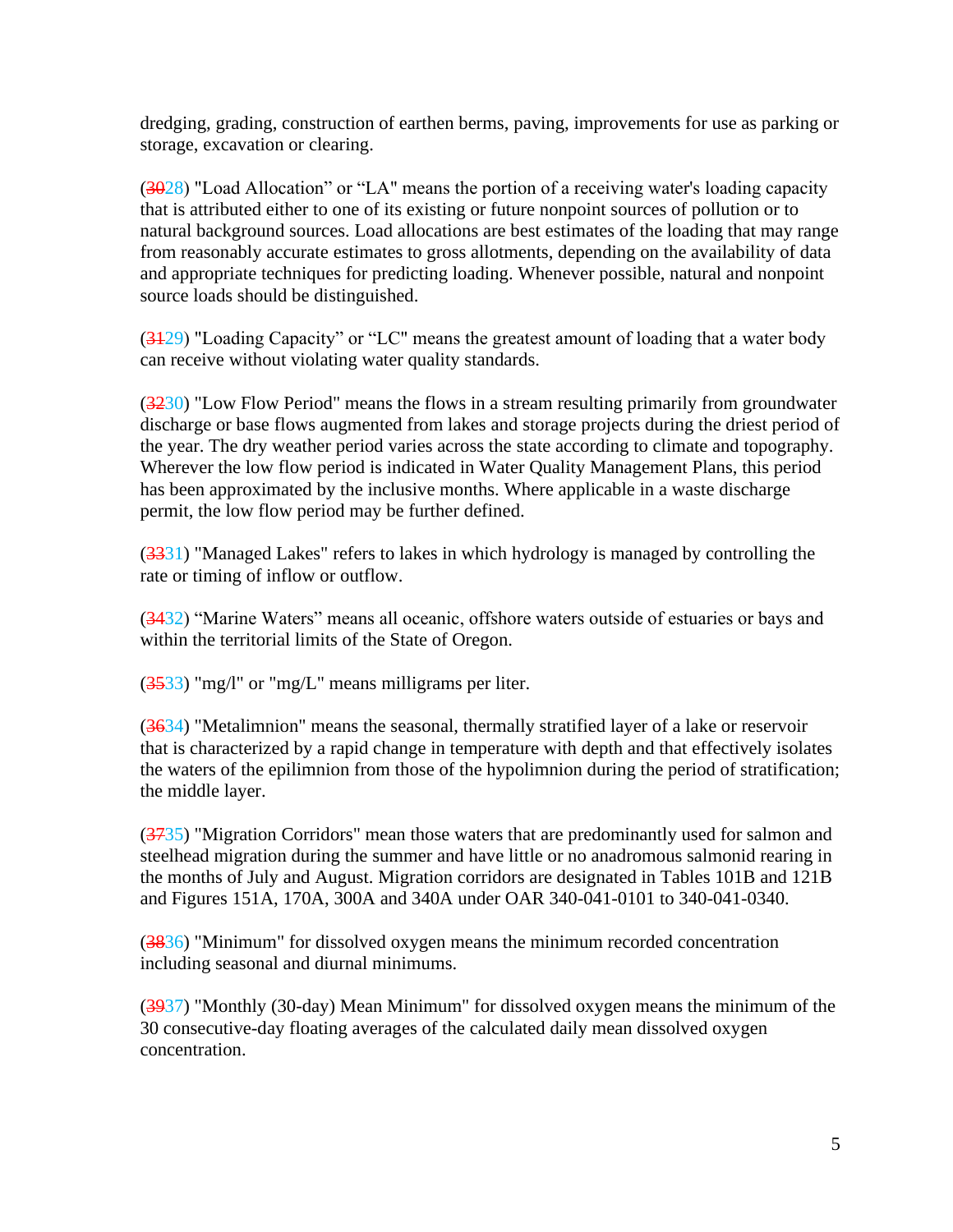(4038) "Natural Conditions" means conditions or circumstances affecting the physical, chemical, or biological integrity of a water of the state that are not influenced by past or present anthropogenic activities. Disturbances from wildfire, floods, earthquakes, volcanic or geothermal activity, wind, insect infestation and diseased vegetation are considered natural conditions.

(4139) "Natural Thermal Potential" means the determination of the thermal profile of a water body using best available methods of analysis and the best available information on the sitepotential riparian vegetation, stream geomorphology, stream flows and other measures to reflect natural conditions.

(4240) "Nonpoint Sources" means any source of water pollution other than a point source. Generally, a nonpoint source is a diffuse or unconfined source of pollution where wastes can either enter into waters of the state or be conveyed by the movement of water into waters of the state.

(4341) "Ocean Waters" means all oceanic, offshore waters outside of estuaries or bays and within the territorial limits of Oregon.

(4442) "Outstanding Resource Waters" means waters designated by the EQC where existing high quality waters constitute an outstanding state or national resource based on their extraordinary water quality or ecological values or where special water quality protection is needed to maintain critical habitat areas.

 $(4543)$  "Pollution" means such contamination or other alteration of the physical, chemical, or biological properties of any waters of the state, including change in temperature, taste, color, turbidity, silt, or odor of the waters, or such discharge of any liquid, gaseous, solid, radioactive, or other substance into any water of the state that either by itself or in connection with any other substance present can reasonably be expected to create a public nuisance or render such waters harmful, detrimental, or injurious to public health, safety, or welfare; to domestic, commercial, industrial, agricultural, recreational, or other legitimate beneficial uses; or to livestock, wildlife, fish, other aquatic life or the habitat thereof.

(4644) "Point Source" means a discernible, confined, and discrete conveyance including, but not limited to, a pipe, ditch, channel, tunnel, conduit, well, discrete fissure, container, rolling stock, concentrated animal feeding operation, vessel or other floating craft, or leachate collection system from which pollutants are or may be discharged. Point source does not include agricultural storm water discharges and return flows from irrigated agriculture.

(4745) "Public Water" means the same as "waters of the state".

(4846) "Public Works Project" means any land development conducted or financed by a local, state, or federal governmental body.

(4947) "Reserve Capacity" means that portion of a receiving stream's loading capacity that has not been allocated to point sources or to nonpoint sources and natural background as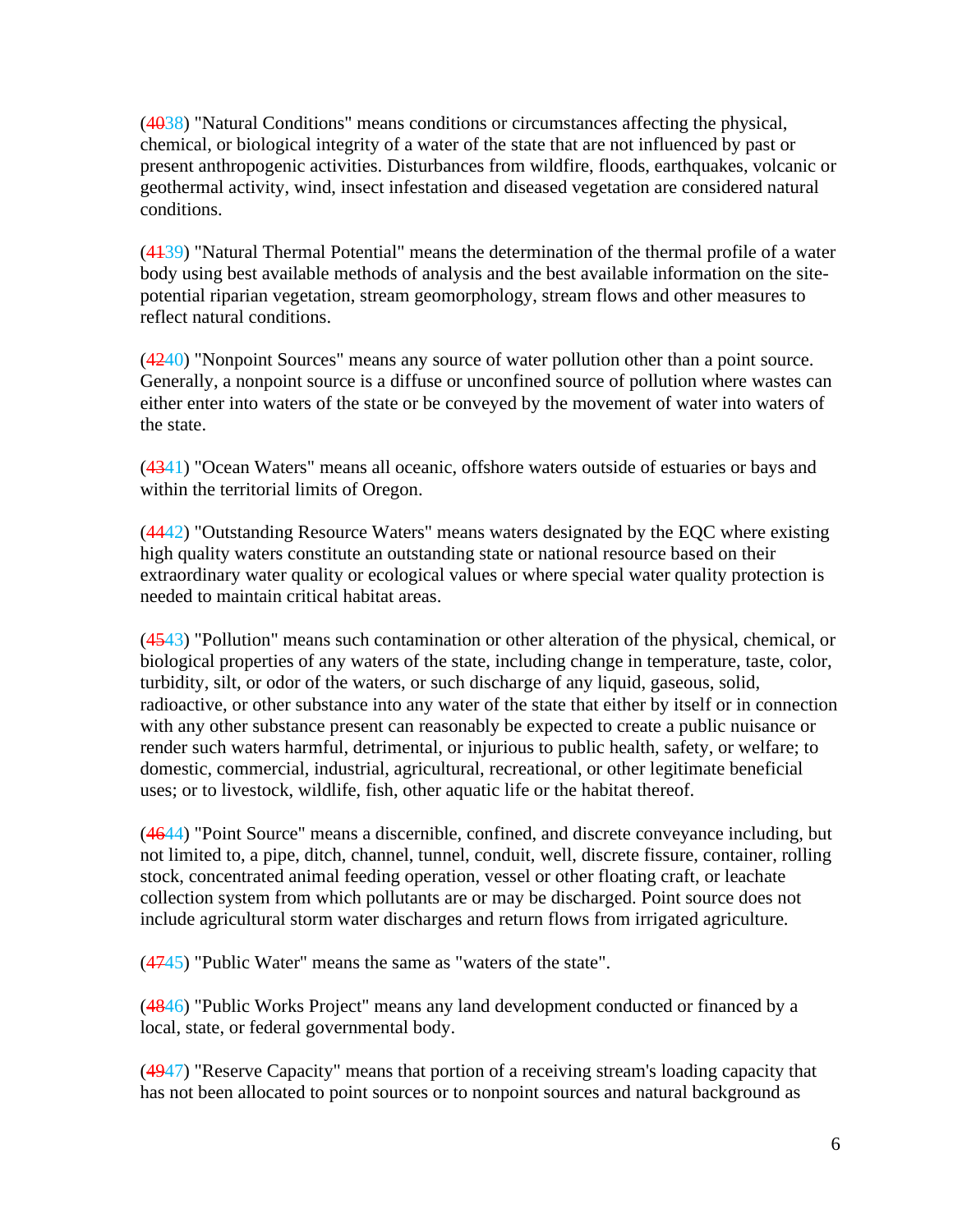waste load allocations or load allocations, respectively. The reserve capacity includes that loading capacity that has been set aside for a safety margin and is otherwise unallocated.

(5048) "Resident Biological Community" means aquatic life expected to exist in a particular habitat when water quality standards for a specific ecoregion, basin or water body are met. This must be established by accepted biomonitoring techniques.

(5149) "Salmon" means chinook, chum, coho, sockeye and pink salmon.

(5250) "Salmon and Steelhead Spawning Use" means waters that are or could be used for salmon and steelhead spawning, egg incubation, and fry emergence. These uses are designated on the following subbasin maps set out at OAR 340-041-0101 to 340-041-0340: Tables 101B, and 121B, and Figures 130B, 151B, 160B, 170B, 220B, 230B, 271B, 286B, 300B, 310B, 320B, and 340B.

(5351) "Salmon and Trout Rearing and Migration Use" means thermally suitable rearing habitat for salmon, steelhead, rainbow trout, and cutthroat trout as designated on subbasin maps set out at OAR 340-041-0101 to 340-041-0340: Figures 130A, 151A, 160A, 170A, 220A, 230A, 271A, 286A, 300A, 310A, 320A, and 340A.

(5452) "Salmonid or Salmonids" means native salmon, trout, mountain whitefish and char including bull trout. For purposes of Oregon water quality standards, salmonid does not include brook or brown trout because they are introduced species.

(5553) "Secondary Treatment" means the following depending on the context:

(a) For sewage wastes, secondary treatment means the minimum level of treatment mandated by U.S. Environmental Protection Agency regulations pursuant to Public Law 92-500.

(b) For industrial and other waste sources, secondary treatment means control equivalent to best practicable treatment.

(5654) "Seven-Day Average Maximum Temperature" means a calculation of the average of the daily maximum temperatures from seven consecutive days made on a rolling basis.

(5755) "Sewage" means the water-carried human or animal waste from residences, buildings, industrial establishments, or other places together with such groundwater infiltration and surface water as may be present. The admixture with sewage of industrial wastes or wastes, as defined in this rule, may also be considered "sewage" within the meaning of this division.

(5856) "Short-Term Disturbance" means a temporary disturbance of six months or less when water quality standards may be violated briefly but not of sufficient duration to cause acute or chronic effects on beneficial uses.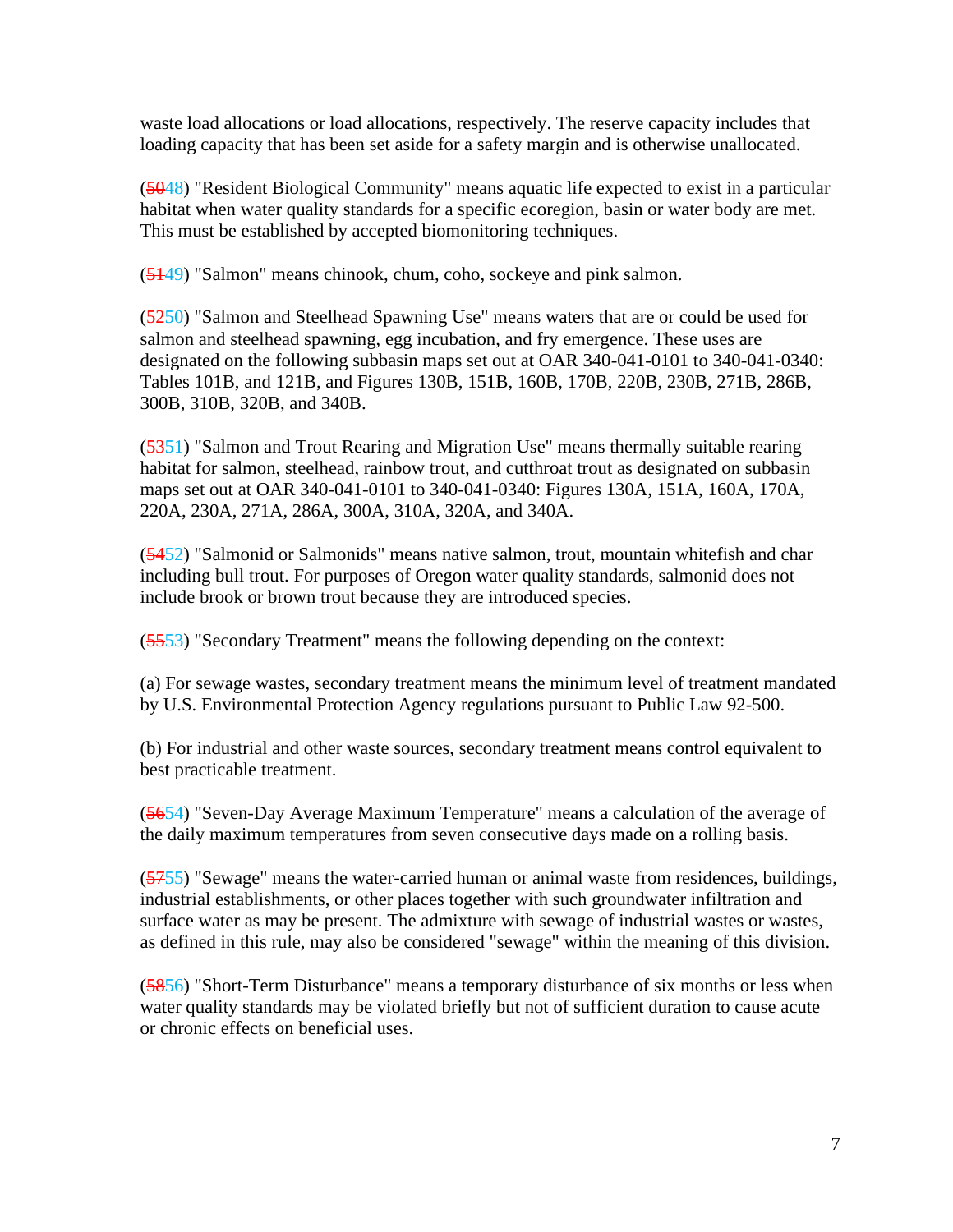(5957) "Spatial Median" means the value that falls in the middle of a data set of multiple intergravel dissolved oxygen (IGDO) measurements taken within a spawning area. Half the samples should be greater than and half the samples should be less than the spatial median.

(6058) "SS" means suspended solids.

(6159) "Stormwater Quality Control Facility" means any structure or drainage way designed, constructed and maintained to collect and filter, retain, or detain surface water runoff during and after a storm event for the purpose of water quality improvement. It may also include, but is not be limited to, existing features such as wetlands, water quality swales and ponds maintained as stormwater quality control facilities.

 $(6260)$  "Subbasin" means a fourth-field hydrologic unit as identified by the U.S. Geological Survey.

(6361) "Summer" means June 1 through September 30 of each calendar year.

(6462) "Threatened or Endangered Species" means aquatic species listed as either threatened or endangered under the federal Endangered Species Act (16 U.S. Code § 1531 et seq. and Title 50 of the Code of Federal Regulations).

(6563) "Total Maximum Daily Load (TMDL)" means the sum of the individual waste load allocations (WLAs) for point sources and load allocations (LAs) for nonpoint sources and background. If receiving water has only one point source discharger, the TMDL is the sum of that point source WLA plus the LAs for any nonpoint sources of pollution and natural background sources, tributaries, or adjacent segments. TMDLs can be expressed in terms of either mass per time, toxicity, or other appropriate measure. If Best Management Practices (BMPs) or other nonpoint source pollution controls make more stringent load allocations practicable, then wasteload allocations can be made less stringent. Thus, the TMDL process provides for nonpoint source control tradeoffs.

(6664) "Toxic Substance" means those pollutants or combinations of pollutants, including disease-causing agents, that after introduction to waters of the state and upon exposure, ingestion, inhalation or assimilation either directly from the environment or indirectly by ingestion through food chains will cause death, disease, behavioral abnormalities, cancer, genetic mutations, physiological malfunctions (including malfunctions in reproduction), or physical deformations in any organism or its offspring.

 $(6765)$  "Wasteload Allocation" or "WLA" means the portion of a receiving water's loading capacity allocated to one of its existing or future point sources of pollution. WLAs constitute a type of water quality-based effluent limitation.

(68) "Warm-Water Aquatic Life" means the aquatic communities that are adapted to warmwater conditions and do not contain either cold- or cool-water species.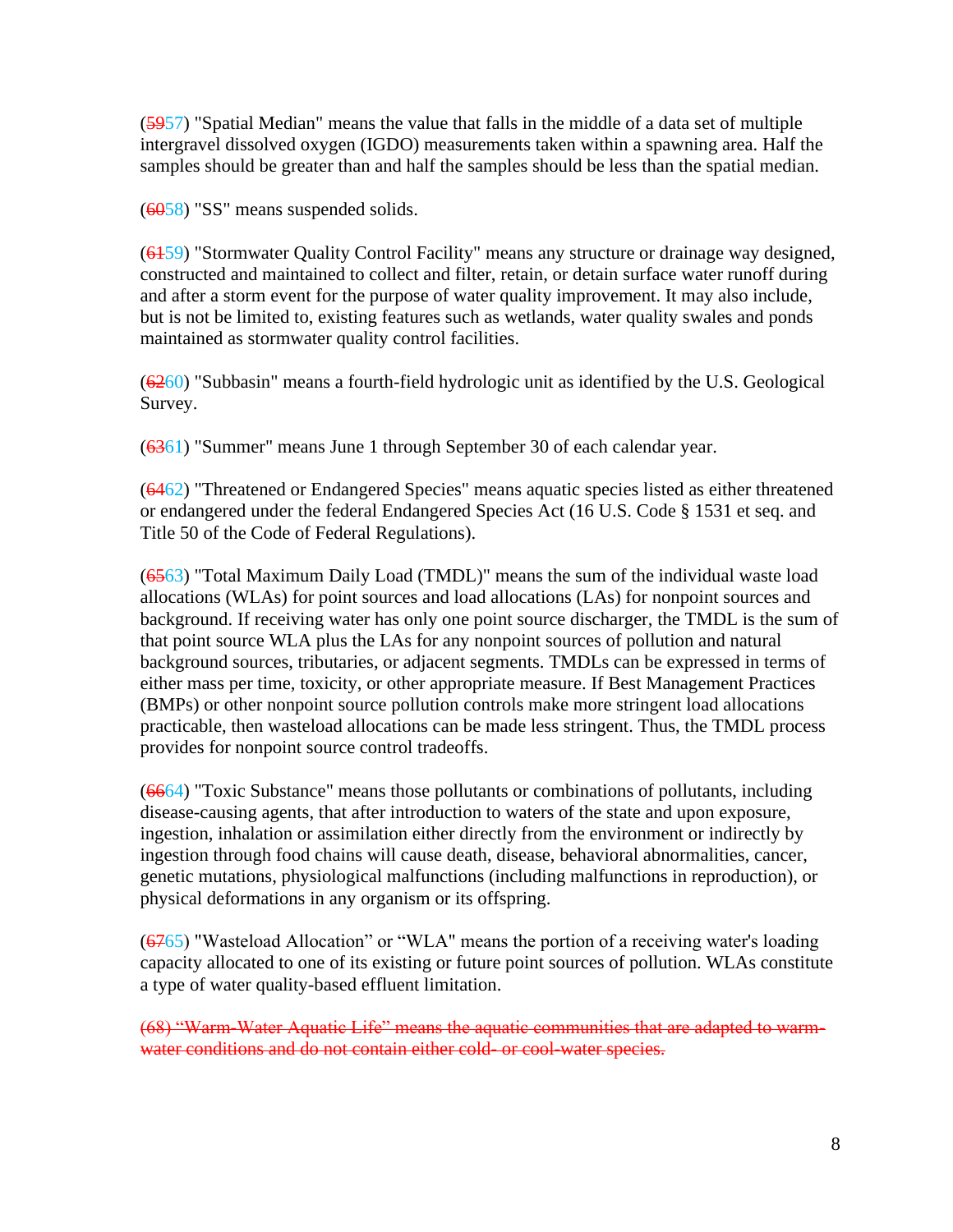(6966) "Wastes" means sewage, industrial wastes, and all other liquid, gaseous, solid, radioactive, or other substances that may cause or tend to cause pollution of any water of the state.

 $(7067)$  "Water Quality Limited" means one of the following:

(a) A receiving stream that does not meet narrative or numeric water quality criteria during the entire year or defined season even after the implementation of standard technology;

(b) A receiving stream that achieves and is expected to continue to achieve narrative or numeric water quality criteria but uses higher than standard technology to protect beneficial uses;

(c) A receiving stream for which there is insufficient information to determine whether water quality criteria are being met with higher-than-standard treatment technology or a receiving stream that would not be expected to meet water quality criteria during the entire year or defined season without higher than standard technology.

(7168) "Water Quality Swale" means a natural depression or wide, shallow ditch used to temporarily store, route or filter runoff for the purpose of improving water quality.

 $(7269)$  "Waters of the state" means lakes, bays, ponds, impounding reservoirs, springs, wells, rivers, streams, creeks, estuaries, marshes, inlets, canals, the Pacific Ocean within the territorial limits of the State of Oregon, and all other bodies of surface or underground waters, natural or artificial, inland or coastal, fresh or salt, public or private (except those private waters that do not combine or effect a junction with natural surface or underground waters) that are located wholly or partially within or bordering the state or within its jurisdiction.

 $(7370)$  "Weekly (seven-day) Mean Minimum" for dissolved oxygen means the minimum of the seven consecutive-day floating average of the calculated daily mean dissolved oxygen concentration.

 $(7471)$  "Weekly (seven-day) Minimum Mean" for dissolved oxygen means the minimum of the seven consecutive-day floating average of the daily minimum concentration. For application of the criteria, this value is the reference for diurnal minimums.

(7572) "Without Detrimental Changes in the Resident Biological Community" means no loss of ecological integrity when compared to natural conditions at an appropriate reference site or region.

**Statutory/Other Authority:** ORS 468.020, 468B.010, 468B.015, 468B.035 & 468B.048 **Statutes/Other Implemented:** ORS 468B.035 & 468B.048 **History:** DEQ 1-2015, f. & cert. ef. 1-7-15 DEQ 3-2012, f. & cert. ef. 5-21-12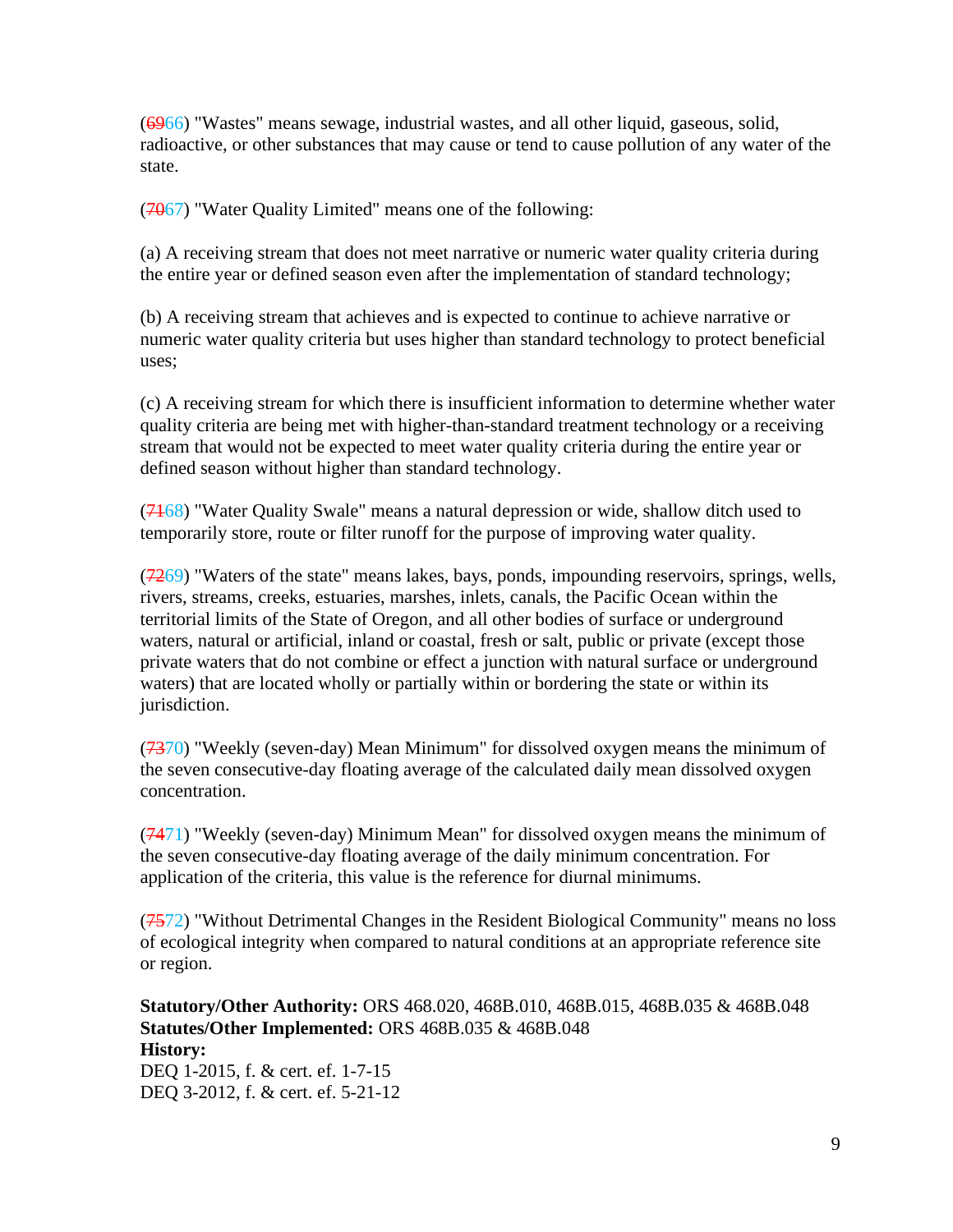DEQ 2-2007, f. & cert. ef. 3-15-07 DEQ 3-2004, f. & cert. ef. 5-28-04 DEQ 17-2003, f. & cert. ef. 12-9-03

## **340-041-0135 Basin-Specific Criteria (Deschutes): Water Quality Standards and Policies for this Basin**

(1) pH (hydrogen ion concentration). pH values may not fall outside the following ranges:

(a) All Basin streams in the Crooked River and Trout Creek subbasins: 6.5-9.0. When greater than 25 percent of ambient measurements taken between June and September are greater than pH 8.7, and as resources are available according to priorities set by the Department, the Department will determine whether the values higher than 8.7 are anthropogenic or natural in origin.

 $(a)$ ) All other Basin streams (except Cascade lakes): 6.5–8.5;

 $(bc)$  Cascade lakes above 3,000 feet altitude: pH values may not fall outside the range of 6.0 to 8.5.

(2) Total Dissolved Solids. Guide concentrations listed below may not be exceeded unless otherwise specifically authorized by DEQ upon such conditions as it may deem necessary to carry out the general intent of this plan and to protect the beneficial uses set forth in OAR 340-041-0562: 500.0 mg/l.

(3) La Pine Aquifer.

(a) In order to protect the shallow aquifer located in the vicinity of the community of La Pine in Deschutes County for present and future use as a drinking water source, it is the policy of the Environmental Quality Commission to support the implementation of the La Pine Aquifer Management Plan adopted by the Deschutes County Board of Commissioners on September 28, 1982, by requiring the following:

(b) The waste water generated outside the core area of the community of La Pine but within the study area described in the La Pine Aquifer Management Plan, will be subjected to regulation under the Department's on-site waste disposal rules (OAR 340-071);

(A) The core area of the community of La Pine is that area defined as follows: Located in a portion of Sections 10, 11, 14, and 15, Township 22 South, Range 10 East, Willamette Meridian, Deschutes County, Oregon, more particularly described as follows: Beginning at the northwest corner of the intersection of U.S. Highway 97 and First Street (aka Reed Road); thence in a northeasterly direction along the westerly right-of-way line of said U.S. Highway 97 a distance of 1,480 feet, more or less, to the intersection of said U.S. Highway 97 and the northerly line of the south one-half of the southwest one-quarter of said Section 11; thence in a westerly direction along the northerly line of the south one-half of the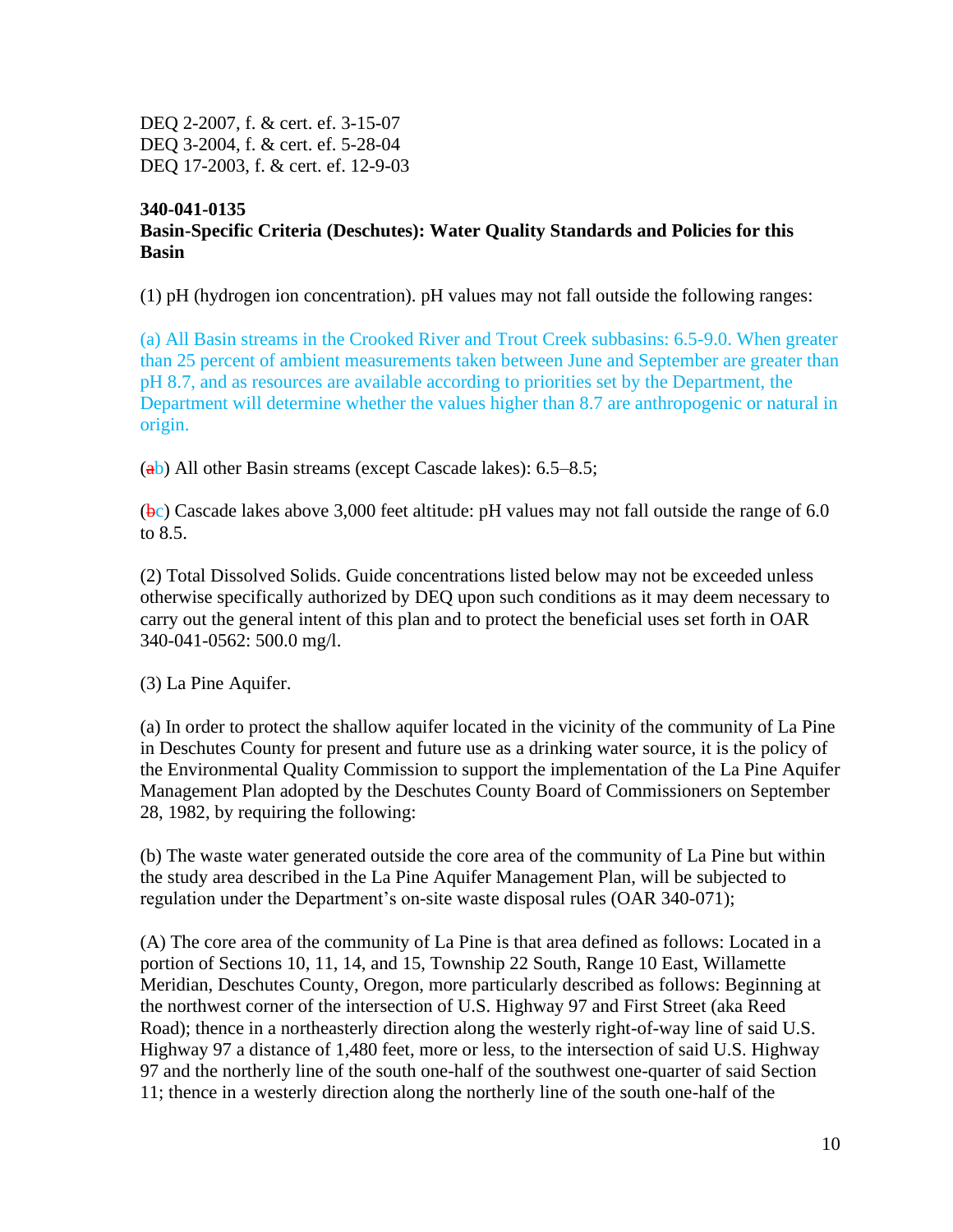southwest one-quarter of said Section 11 a distance of 1,950 feet, more or less, to the south one-sixteenth corner between said Sections 10 and 11; thence in a northerly direction along the section line between Sections 10 and 11, 990 feet, more or less, to the northeast corner of the south one-half of the north one-half of the northeast one-quarter of the southeast onequarter of said Section 10 being the northeast corner of the Bend-La Pine School District property; thence in a westerly direction along the north line of the said south one-half of the north one-half of the northeast one-quarter of the southeast one-quarter, being the north line of the said Bend-La Pine School District property, 1,320 feet, more or less, to the northwest corner of the south one-half of the north one-half of the southeast one-quarter of the southeast one-quarter of said Section 10, said point further being the northwest corner of the Bend-La Pine School District property; thence in a southerly direction along the westerly line of the east one-half of the southeast one-quarter of said Section 10, 2, 310 feet, more or less, to a point at the intersection of the westerly line of the southeast one-quarter of the southeast one-quarter of said Section 10 and the northerly right-of-way line of said First Street, said point further being the southwest corner of the Bend-La Pine School District property; thence in an easterly direction along the northerly right-of-way line of said First Street, 350 feet, more or less, to a point on the northerly right-of-way line of said First Street due north of the northwest corner of the alley in Block 16 of the Plat of La Pine Subdivision; thence in a southerly direction along the westerly side of said alley 550 feet, more or less, to a point along the southerly right-of-way of 2nd Street due south of the southwest corner of the alley in Block 16 of the Plat of La Pine Subdivision; thence in an easterly direction along the southerly right-of-way of 2nd Street, 390 feet, more or less, to the southwest corner of the intersection of Stillwell Street and 2nd Street; thence in a southerly direction along the westerly right-of-way line of said Stillwell Street, 950 feet, more or less, to the northwest corner of the intersection of said Stillwell Street and 4th Street; thence in a southerly direction along the west right-of-way line of Stillwell Street approximately 1,186 feet to the northwest corner of the intersection of Stillwell Street and Hill Street; thence in a southwesterly direction along the west right-of-way line of Hill Street approximately 340 feet to the intersection of the west line of Hill Street with the north line of 8th Street; thence westerly along the north line of 8th Street, 41 feet, more or less to the northeast corner of the intersection of 8th Street and Stearns Street; thence in a southerly direction along the east right-of-way line of Stearns Street approximately 387 feet to the northeast corner of the intersection of Stearns Street and 9th Street; thence in an easterly direction along the north right-of-way line of 9th Street and the easterly extension of the north line of said 9th Street, 1,093 feet to its intersection with the east right-of-way line of Pengra Huntington Road; thence in a northerly direction along the east right-of-way line of Pengra Huntington Road approximately 1,166 feet to the southwest corner of Lot 31, Government Homesite Tracts; thence in an easterly direction along the south boundary of said Lot 31 approximately 263 feet to the southeast corner of said Lot 31; thence in a northerly direction along the east boundary of said Lot 31 approximately 200 feet to the south right-of-way line of Finley Butte Road; thence in an easterly direction along the south right-of-way line of Finley Butte Road approximately 675 feet to the southeast corner of the intersection of Finley Butte Road and Bonnie Road; thence in a northerly direction along the east right-of-way line of Bonnie Road approximately 1,075 feet to the southeast corner of the intersection of Bonnie Road and William Foss Road; thence in an easterly direction along the southerly right-of-way line of said William Foss Road, 1,640 feet, more or less, to the north-south center section line of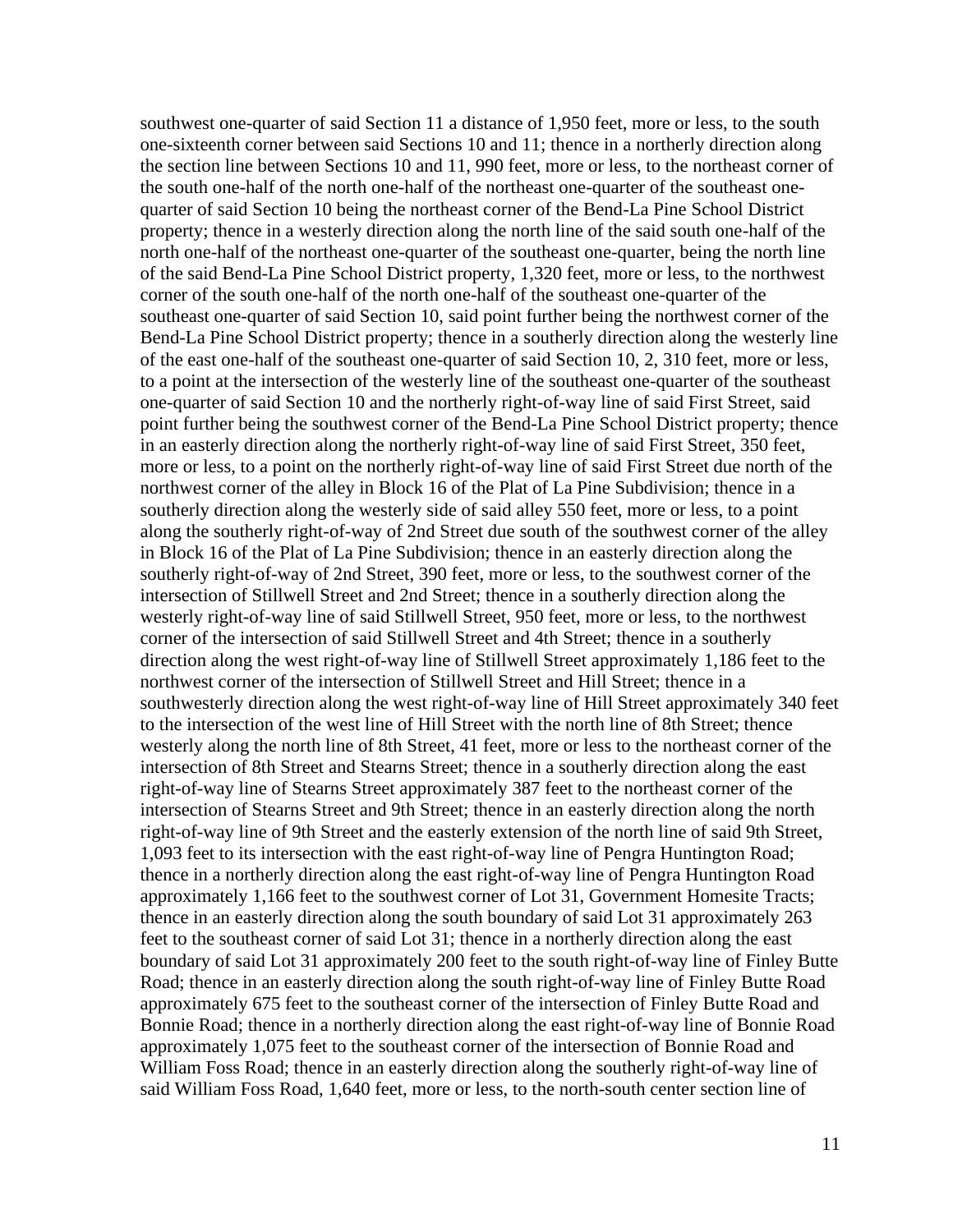said Section 14 thence in a northerly direction along the north-south center line of said Section 14, 1,635 feet, more or less, to the north right-of-way line of said First Street (aka Reed Road); thence in a westerly direction along the north right-of-way line of said First Street, 1,432 feet, more or less, to the point of beginning;

(B) All dwellings and buildings that contain plumbing fixtures inside this core area boundary must eliminate the discharge of inadequately treated sewage, abandon existing on-site sewage disposal systems and connect to the regional sewerage facility. This must be done within 90 days following notification by the approved regional sewerage agency that sewer service is available.

(c) Waste disposal systems for new developments within the La Pine Aquifer Management Plan Boundary where development density exceeds two single family equivalent dwelling units per acre or which have an aggregate waste flow in excess of 5,000 gallons per day may only be approved if a study is conducted by the applicant which convinces the department that the aquifer will not be unreasonably degraded.

(4) In addition to the requirements set forth in section (3) of this rule, the following actions are encouraged:

(a) Since the aquifer is presently degraded to the point where it does not meet Federal Drinking Water Standards, and the installation of sewer facilities will not immediately restore the quality to safe levels, Deschutes County should notify the citizens of the La Pine core area of the need to develop a safe drinking water supply for the community as soon as possible;

(b) Residents of the La Pine area are encouraged to test their drinking water frequently;

(c) Owners of underground liquid storage tanks are encouraged to periodically test the storage tanks to assure prompt detection and repair of leaks;

(d) Data on the quality of the shallow aquifer in and around La Pine should be obtained on a periodic basis to assess the effect of the above waste water management decisions on the quality of the groundwater.

(5) Minimum Design Criteria for Treatment and Control of Sewage Wastes:

(a) Metolius River Subbasin and Deschutes River Basin above Bend Diversion Dam (river mile 165): Treatment resulting in monthly average effluent concentrations not to exceed 5 mg/l of BOD and 5 mg/l of SS or equivalent control;

(b) Deschutes River from the Bend Diversion Dam (river mile 165) downstream to the Pelton Reregulating Dam (river mile 100) and for the Crooked River Subbasin: